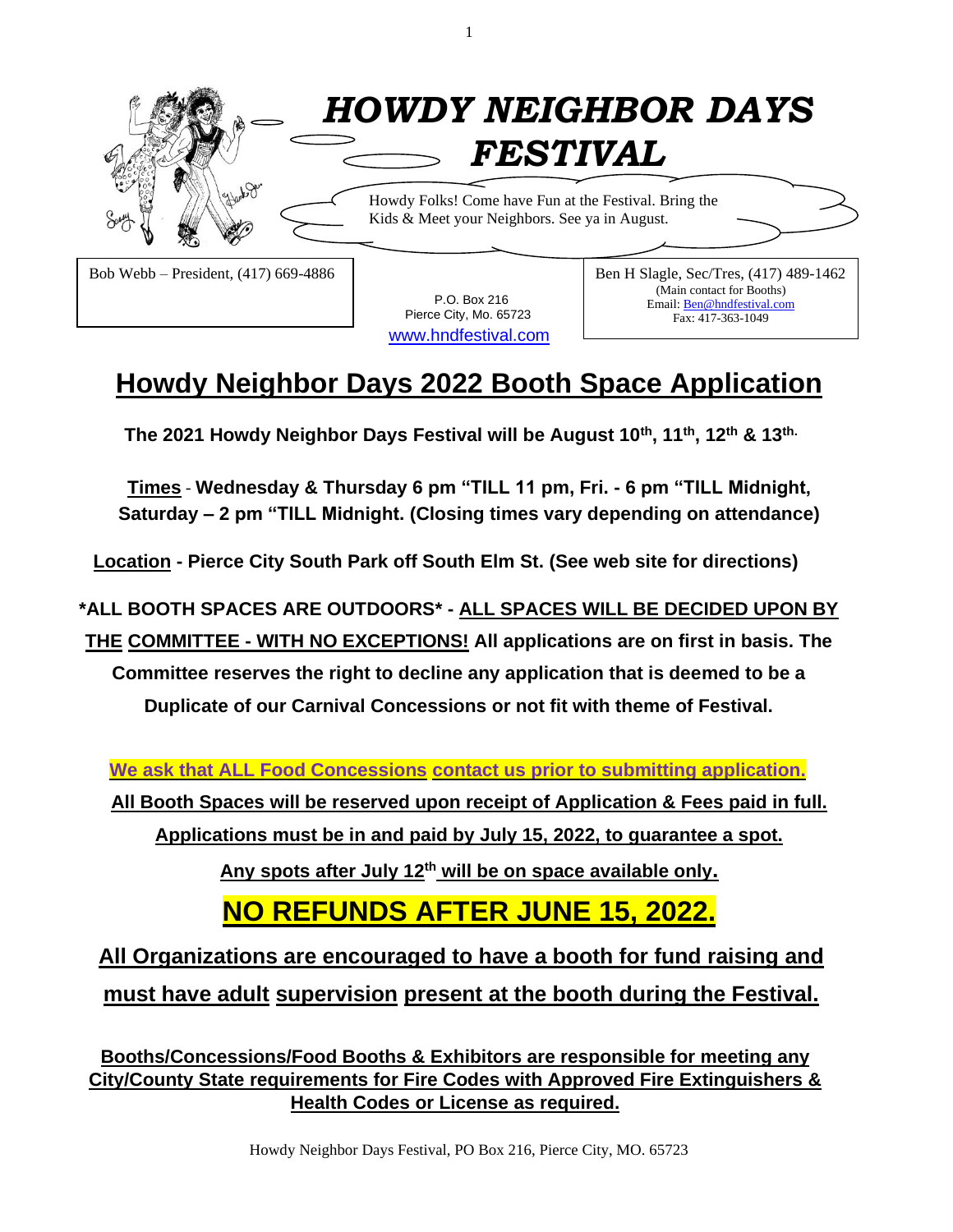**Normal Booth Sizes are max width allowed 12ft facing front, including stakes or tie downs per space, anything larger than 12ft wide must secure another booth space. Some spaces allow a deeper length, contact Ben Slagle for information.**

**Concession Trailers (Crafts, Game or Novelties) must purchase booth spaces to accommodate the trailer.** 

**Normal Size Food Concession Trailers under 27 ft. are considered One Space.**

**BOOTH SPACE FEE's are for All Four Days, Electric Available to All Spaces. We do not have RV Box Drops, so vendors must provide pigtails to wire direct to our source boxes. Also, there will be additional charges of \$25.00 for extra external deep freezes not contained within the trailers.**

**ALL FOOD VENDORS USING PEANUT OIL ARE REQUIRED TO POST A LARGE NOTICE!**

#### **"WE USE PEANUT OIL".**

**This notice must be viewable by all.**

**HND Committee will not be Responsible for Accidents, Losses, Stolen, Damaged, Broken Items or Acts of Nature. Exhibitors'/Vendors shall retain responsibility for Proof of Insurance and meet all Fire Codes.**

# **NOTICE!! – ONLY SERVICE ANIMALS ARE ALLOWED DURING FESTIVAL HOURS!!!!**

### **NO WEAPONS ALLOWED DURING THE FESTIVAL!!!!**

**For any Special Requests or Questions Contact: Ben Slagle at 417-489-1462 Email: benslagle53@gmail.com Email: Ben@hndfestival.com**

Howdy Neighbor Days Festival, PO Box 216, Pierce City, MO. 65723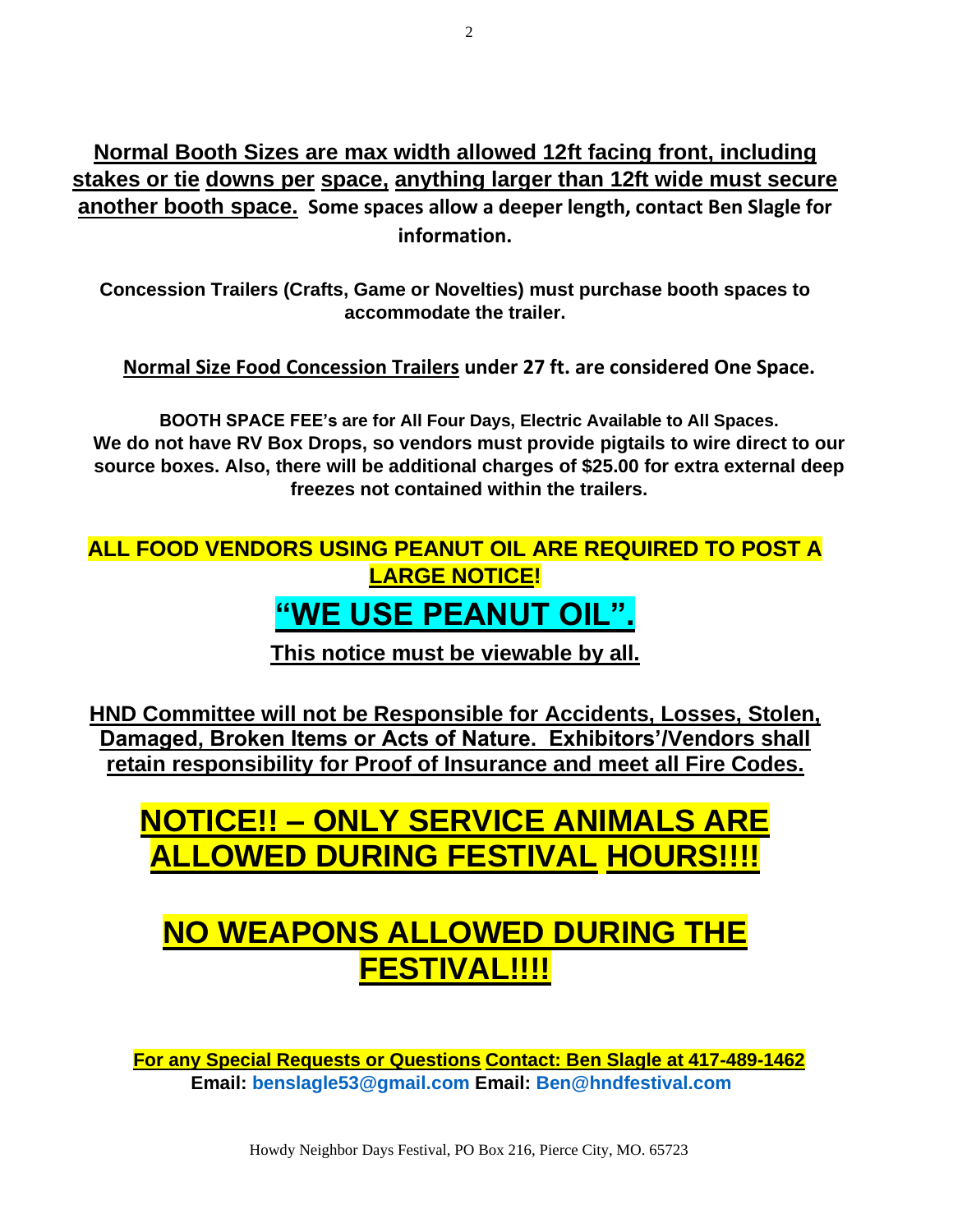#### **Set-up can begin after Noon on Monday August 8 th**

**ALL Concession Trailers are asked to come in on Monday or Tuesday to allow staff to get them set & wired before tents go up. If this is not possible, please contact Ben Slagle.**

**All Exhibitors/Vendors Vehicles shall be removed from Midway by 5:00 pm on Wednesday, Thursday & Friday. On Saturday, all vehicles shall be removed by 2 pm.**

**We ask that all Booths expedite set-up & unloading to keep midway open for traffic.**

**Vendor Parking is on North Side of Creek.**

**Any late arrivals must notify HND Staff before attempting set-up on midway.**

**Each exhibitor needs to provide their own materials for their booths, including any** 

**chairs, tables, extension cords, & approved fire extinguisher if required depending on** 

**type booth, etc.**

**NO WASTE DUMPING!! WE ASK FOR YOUR HELP BY CLEANING UP YOUR AREA EACH NIGHT!** 

**There is to be No Waste Dumping of any kind on the grounds. Trash containers will be placed throughout grounds with a dumpster on west end of park road.**

#### **NO VEHECILES SHALL BE ALLOWED IN FESTIVAL AREA WHILE IN PROGRESS**

**From one hour before start - during festival - until closing or when crowd on midway allows safely. YOU MUST CONTACT HND STAFF for vehicle entry or help prior to close!!!**

**Roving Security will be provided by HND Committee over Night**

**We ask that all Booths secure their area best they can by covering with tarps or drop sides on tents.**

# **HND Committee will not be Responsible for Accidents, Losses, Stolen, Damaged, Broken Items or Acts of Nature.**

**Exhibitors'/Vendors shall retain responsibility for Proof of Insurance and meet all Fire Codes.**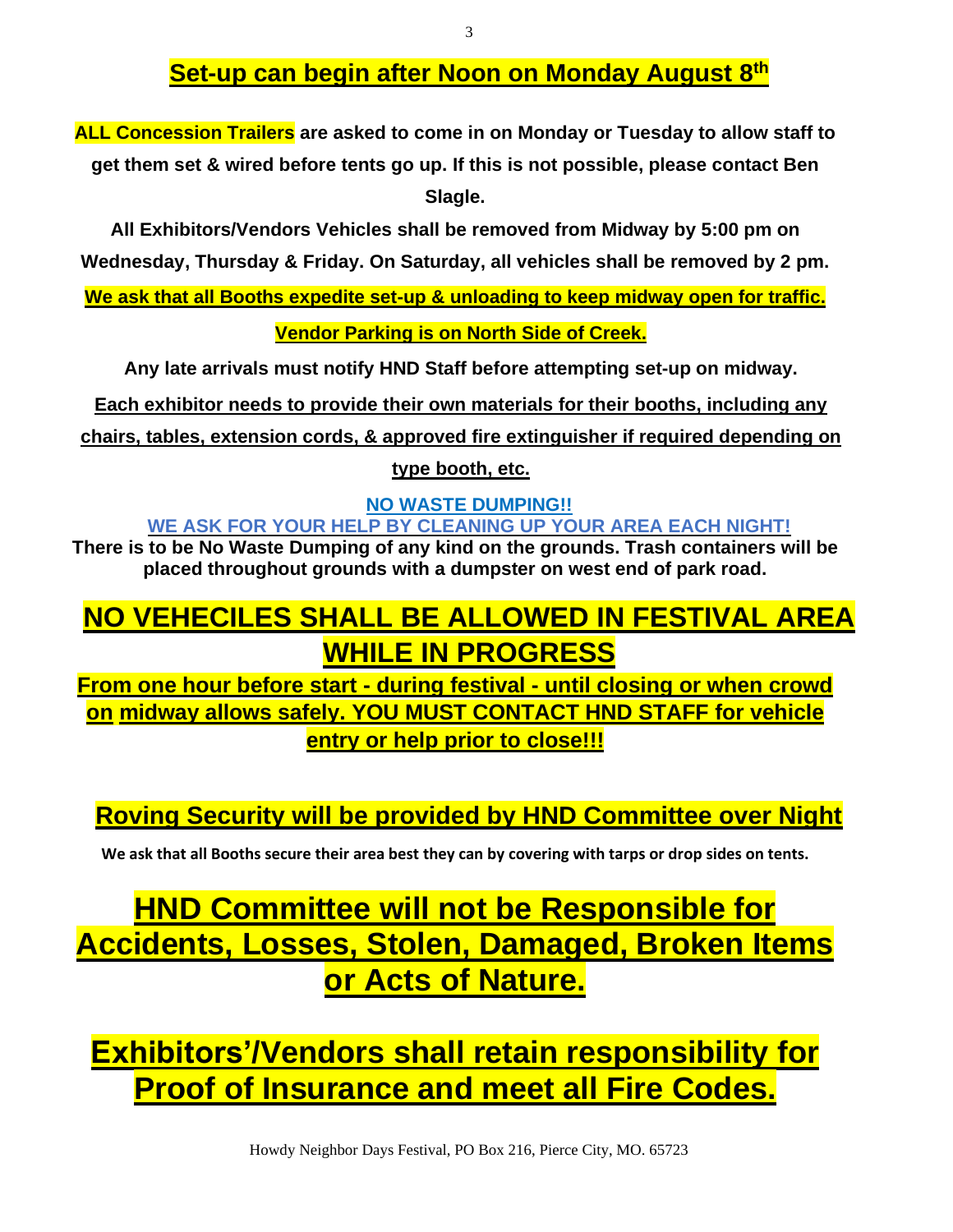# NOTICE!! NOTICE!!

# **NO WEAPONS ALLOWED DURING THE FESTIVAL!!!!**

# **NOTICE!! – ONLY SERVICE ANIMALS ARE ALLOWED DURING FESTIVAL HOURS!!!!**

**NOTICE!!! NOTICE!!! NOTICE!!! NO VEHECILES SHALL BE ALLOWED IN FESTIVAL AREA WHILE IN PROGRESS From one hour before start - during festival - until closing or when crowd on midway allows safely. YOU MUST CONTACT HND STAFF for vehicle entry or help prior to close!!!**

**NOTICE: ELECTRICAL DROPS WILL BE DISCONNECTED TOTALLY BY 9AM SUNDAY MORNING. Anyone needing to stay connected until Sunday Morning let us know.**

**'Notice.'**

**The Committee reserves the right to decline any application that is deemed not a fit of our Festival. All applications are on first in basis.**

**Return page 5 to address below, Keep pages 1 thru 4 for your info.**

Howdy Neighbor Days Festival, PO Box 216, Pierce City, MO. 65723